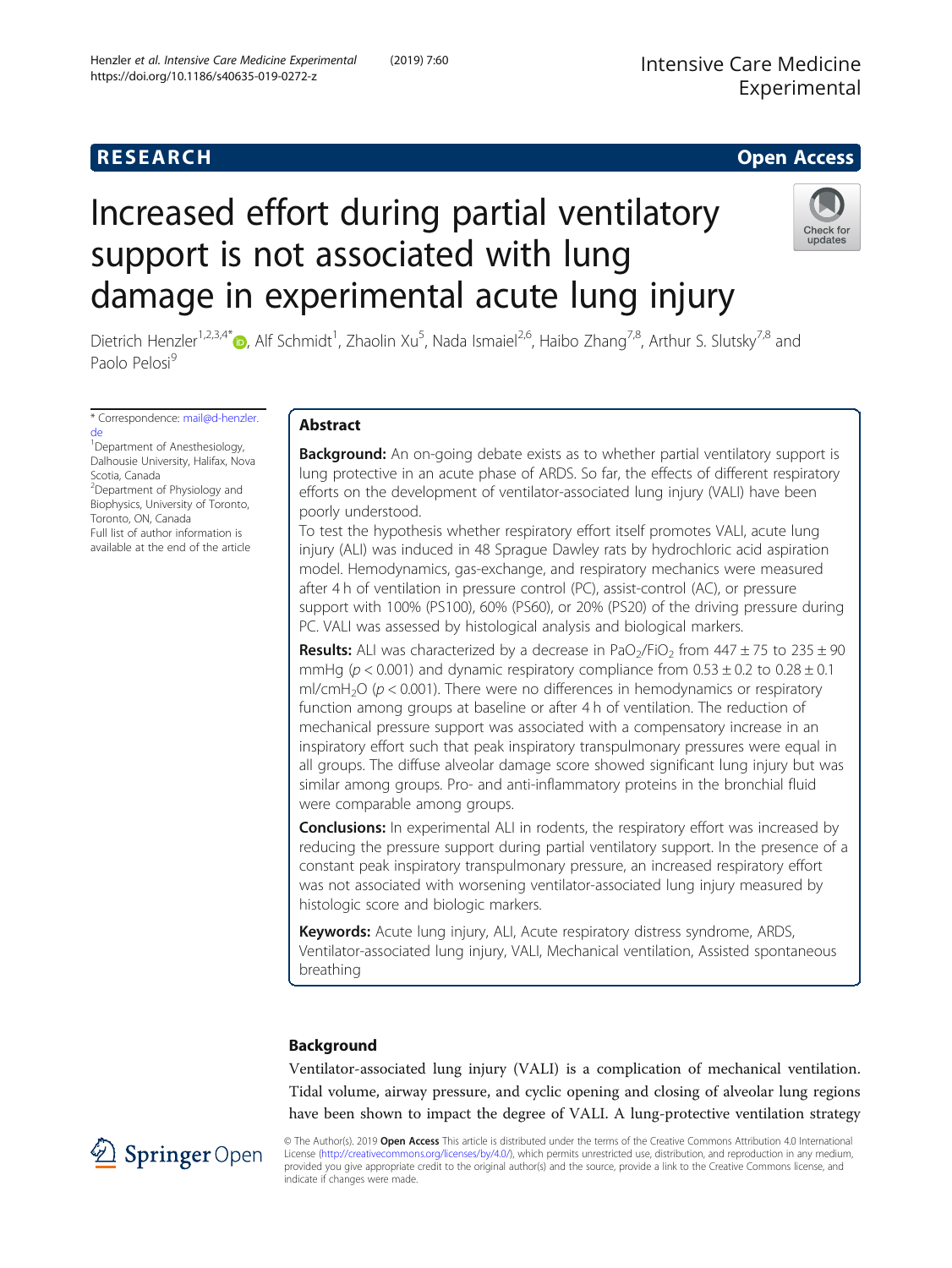with reduced tidal volume [\[1](#page-11-0)], limited inspiratory plateau and driving pressure [\[2\]](#page-11-0), and positive end-expiratory pressure (PEEP) [[3](#page-11-0)] has been shown to improve outcomes in patients with acute respiratory distress syndrome (ARDS).

Controlled modes of mechanical ventilation that deliver full ventilatory support have been used to completely offload the work of breathing and thereby "rest the respiratory muscles." In a recent clinical trial of patients with moderate to severe ARDS, abolishing spontaneous breathing activity with muscle paralysis during the first 48 h of treatment improved survival [\[4](#page-11-0)]. On the other hand, partial ventilatory support allows spontaneous breathing efforts during mechanical ventilation and preserves respiratory muscle function [[5\]](#page-11-0). Partial ventilatory support, traditionally reserved for use in weaning, is now often used in all phases of mechanical ventilation  $[6, 7]$  $[6, 7]$  $[6, 7]$ , although the potential of increased respiratory effort to the dependent lung to contribute to VILI is a matter of debate [\[8](#page-12-0)].

Preserved spontaneous breathing during partial ventilatory support is potentially protective because it may improve the homogeneity of ventilation and ventilationperfusion distributions. Several experimental studies have investigated the role of spontaneous breathing on VALI. If spontaneous breathing was associated with a decrease in peak inspiratory transpulmonary pressure  $(P_{TPi})$ , the development of VALI was attenuated with both higher [[9\]](#page-12-0) or decreased [[10\]](#page-12-0) inspiratory effort. On the other hand, the increased respiratory drive has been demonstrated to cause potentially injurious swings in transpulmonary pressure, so-called patient self-inflicted lung injury (P-SILI) [[11](#page-12-0)] with a concomitant increase in  $P_{\text{TPi}}$  that presumably augmented VALI [\[12\]](#page-12-0).

Thus, it seems that the effect of spontaneous breathing on VALI is mainly related to peak  $P_{\text{TPi}}$ . However, the role of inspiratory effort independent of  $P_{\text{TPi}}$  was not investigated. We hypothesized that increased inspiratory effort, maintaining peak  $P_{\text{TPi}}$  constant, is associated with VALI.

### Materials and methods

Sixty-three male Sprague Dawley rats  $(456 \pm 70 \text{ g})$ , Charles River Laboratories, Wilmington, MA) were anesthetized with pentobarbital 55 mg/kg intraperitoneally and instrumented as described previously [[13](#page-12-0)] (for a more detailed description see Additional file [1\)](#page-10-0). Briefly, animals were tracheotomized with a 14 G tube and mechanically ventilated (EVITA4, Draeger Medical Canada Inc., Richmond, ON, Canada) with inspired oxygen fraction (FiO<sub>2</sub>) of 0.4. Twenty gauge catheters were inserted into the carotid artery and jugular vein for blood pressure monitoring and blood gas analysis (ABL510 + OSM3, Radiometer Copenhagen, Denmark). The  $FiO<sub>2</sub>$  was set to 1.0 2 min before obtaining blood samples for gas analysis and set back to 0.4 after each measurement. The femoral artery was cannulated with a thermocouple probe (ADInstruments Inc., Colorado Springs, CO, USA) for cardiac output measurements. Sedation was maintained by infusion of ketamine 20 mcg/kg/min intravenously.

#### Measurements

Cardiac output was measured by transcardio-pulmonary temperature dilution of 0.5 ml of saline solution (LabChart 6.0, ADInstruments). Gas flow and airway pressures  $(P_{AW})$ were measured proximal to the endotracheal tube by a heated pneumotachograph (Hans Rudolph Inc., Shawnee, KS). Esophageal pressure  $(P_{ES})$  was measured via a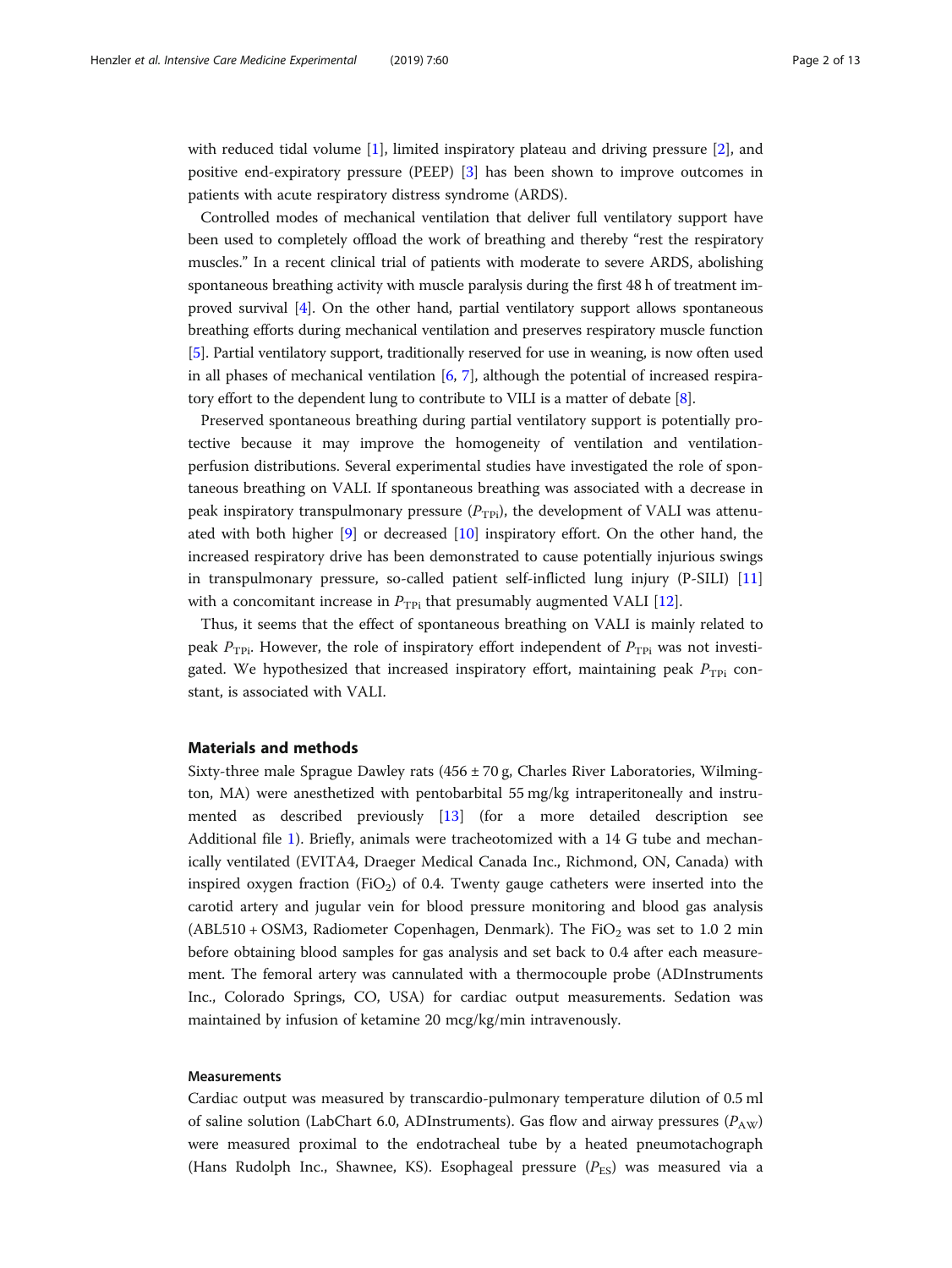water-filled 20 G catheter with multiple perforations inserted into the esophagus. Dynamic compliance of the respiratory system was defined as tidal volume  $(V_T)$  divided by the pressure difference between end-inspiratory and end-expiratory airway pressure. The maximum difference between end-inspiratory airway pressure and  $P_{ES}$  was defined as peak inspiratory transpulmonary pressure  $(P_{\text{TPi}})$ . Respiratory effort was assessed by calculation of pressure-time-product (PTP) and work of breathing (WOB), which were calculated separately for total (WOB<sub>T</sub>), ventilator (WOB<sub>V</sub>), and respiratory muscles (WOB<sub>RM</sub>) from the recorded flow and  $P_{ES}$  tracings according to standard formulae (see Additional file [1\)](#page-10-0). A data collection system was used (PowerLab, ADInstruments).

#### Experimental protocol

Initially, sedated animals were paralyzed with additional pancuronium 0.5 mg/kg/h intravenously and ventilated using pressure-controlled ventilation. The level of inspiratory driving pressure ( $\Delta P_{AW}$ ) was set to achieve  $V_T$  of 8 ml/kg, and the mechanical respiratory rate was set to maintain a  $PaCO<sub>2</sub> < 60$  mmHg, while avoiding flow at end-expiration. The positive end-expiratory pressure (PEEP) was set to 5  $\text{cm}H_2\text{O}$  and inspiration-expiration ratio set to 1:1. Lung injury was induced by intra-tracheal instillation of 0.5 ml of 0.2 m HCl as described previously [\[13\]](#page-12-0). Physiologic measurements were performed at baseline (BL) and 1 h after induction of lung injury (ALI-BL) (Additional file [1](#page-10-0): Figure S1). A recruitment maneuver was performed by increasing PEEP to 10  $\text{cm}H_2\text{O}$  for 2 min, and animals were afterwards randomized to one of the following 5 groups:

- (1) PC: Pressure control with neuromuscular blockade and unchanged ventilatory settings.
- (2) AC: Assist-control mode without paralysis and the pressure controlled mechanical breaths set as before.
- (3) PS100: Spontaneous breathing with pressure support (PS) set equal to 100% of the previous  $\Delta P_{\rm AW}$  (value required to obtain a  $V_T$  of 8 ml/kg during pressure control).
- (4) PS60: Spontaneous breathing with PS set equal to 60% of the previous  $\Delta P_{\rm AW}$ .
- (5) PS20: Spontaneous breathing with PS set equal to 20% of the previous  $\Delta P_{\rm AW}$ .

After randomization, neuromuscular blockers were discontinued in groups 2–5. Animals remained in these settings for 4 h. Only if needed, the  $\Delta P_{\rm AW}$  was adjusted to keep the  $V_T$ 10 ml/kg in case of changing respiratory system compliance. In PS, the respiratory rate was self-adjusted by the animals. Physiologic measurements were taken hourly with the final measurement after 4 h or the last one before death (ALI-End) (Additional file [1](#page-10-0): Figure S1). Only animals receiving at least 2 h of the study ventilation regimen were included in the analysis. Arterial and venous blood samples were taken for cytokine analysis, then the animals were killed and the lungs dissected for histologic analysis as described previously [\[13](#page-12-0)]. The right middle lobe was weighed and dried for 48 h at 37 °C for analysis of wet-to-dry ratio.

#### Histopathology and cytokine analysis

After formalin fixation, the lungs were embedded in paraffin, cut, and stained with hematoxylin eosin. A lung pathologist blinded to the experimental group (Z.X.) graded the degree of diffuse alveolar damage (DAD) [[13](#page-12-0)] (Additional file [1:](#page-10-0) Table S2).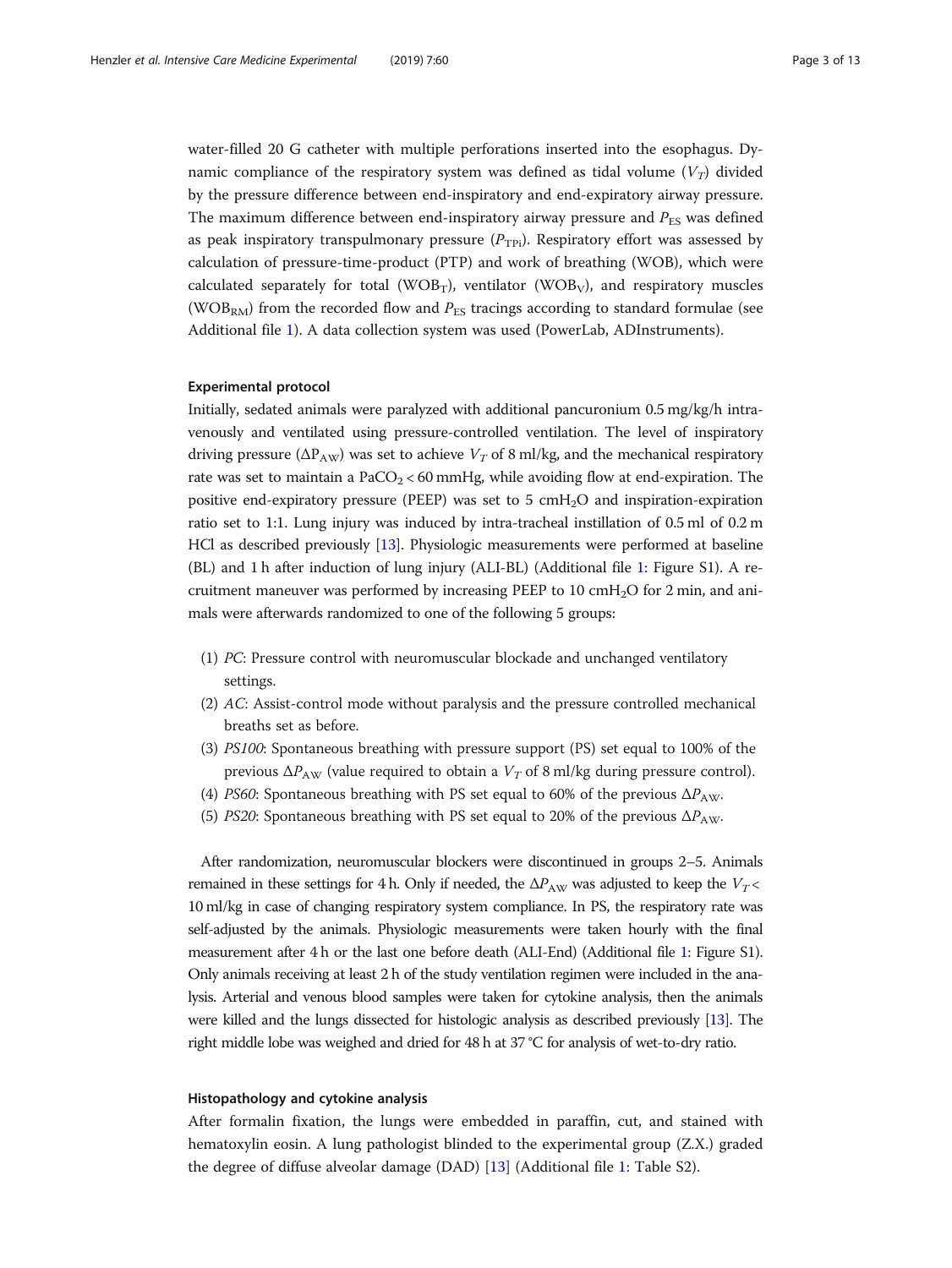Blood samples were immediately centrifuged and supernatant plasma stored at − 80°. Broncho-alveolar lavage fluid (BALF), and plasma samples were analyzed by multiple enzyme-linked immune assay (Luminex® technology, Panomics Inc., Fremont, CA) for tumor necrosis factor-α (TNF-α); interleukin (IL)-1β, IL6, and IL10; intracellular adhesion molecule (ICAM1); macrophage inflammatory protein (MIP1 $\alpha$ ); and KC (CXCL1 chemokine). Regulated upon Activation Normal T-cell Expressed and Secreted (RANTES) and Monocyte Chemotactic Protein (MCP1). Standard dilution curves were constructed to calculate concentrations in pg/ml.

#### Statistical analysis

Data were tested for normality by Kolmogorov-Smirnov test and also empirically based on visual inspection of Q-Q plots. Parametric data are presented as mean ± SD, while non-parametric data are expressed as median (interquartile range). Since sample size calculation is difficult, we assumed an effect size similar to previously published experiments [\[10](#page-12-0)–[13\]](#page-12-0) giving 8–10 animals per group. The sample size was based on pilot studies and on our past experience with ventilator strategies in small animals. We tested the hypothesis that increased WOB<sub>RM</sub> would increase DAD during assisted ventilation. Using data from previous experiments and a calculated effect size of 0.531, a sample size of 10 animals per group would provide the appropriate power  $(1-\beta = 0.82)$ to identify significant ( $\alpha$  = 0.05) differences (G\*Power 3.1.9.3, Duesseldorf, Germany).

Included for analysis were only animals that had completed at least 2 h of study ventilation after ALI-BL measurement. Baseline measurements were not included in the analysis, but are shown for informative purpose only. For parametric data, physiologic measurements were analyzed by a mixed-model ANOVA for repeated measurements with Wilk's lambda indicating significance for between-group and within-group differences. If significant, post hoc comparison using SNK correction was used to analyze between-group differences. Repeated measurements were analyzed by paired  $t$  test and correlations by Spearman's rho. Cytokines and W/D ratios were analyzed by one-way ANOVA, followed by post hoc comparison using SNK correction. Non-parametric data was analyzed accordingly by Kruskal-Wallis followed by a Mann-Whitney U test as appropriate. Categorical data were analyzed by chi-square (Statistical Package for the Social Sciences 15.0, SPSS Inc., Chicago, Ill, USA).

## Results

All data except DAD score were normally distributed. There were no differences in hemodynamics or respiratory mechanics among groups at baseline. Intra-tracheal HCl caused similar hemodynamic and respiratory function compromise. Fifteen experiments had to be terminated early for various reasons, i.e., inadvertent severe lung damage, problems with instrumentation, handling, malfunction of equipment, drug application, hemodynamic compromise of other reason, and protocol violation. These experiments were stopped, and no analyses of cytokines or histology were performed, leaving 48 animals for analysis. Averaging data for all groups, the mean arterial pressure decreased from  $144 \pm 23$  at BL to  $119 \pm 27$  mmHg at ALI-BL ( $p < 0.001$ ), although cardiac output remained stable at  $122 \pm 30$  and  $121 \pm 34$  ml/min ( $p = 0.34$ ), respectively. Lung injury was characterized by a decrease in PaO<sub>2</sub>/FiO<sub>2</sub> from  $447 \pm 75$  to  $235 \pm 90$  mmHg (p <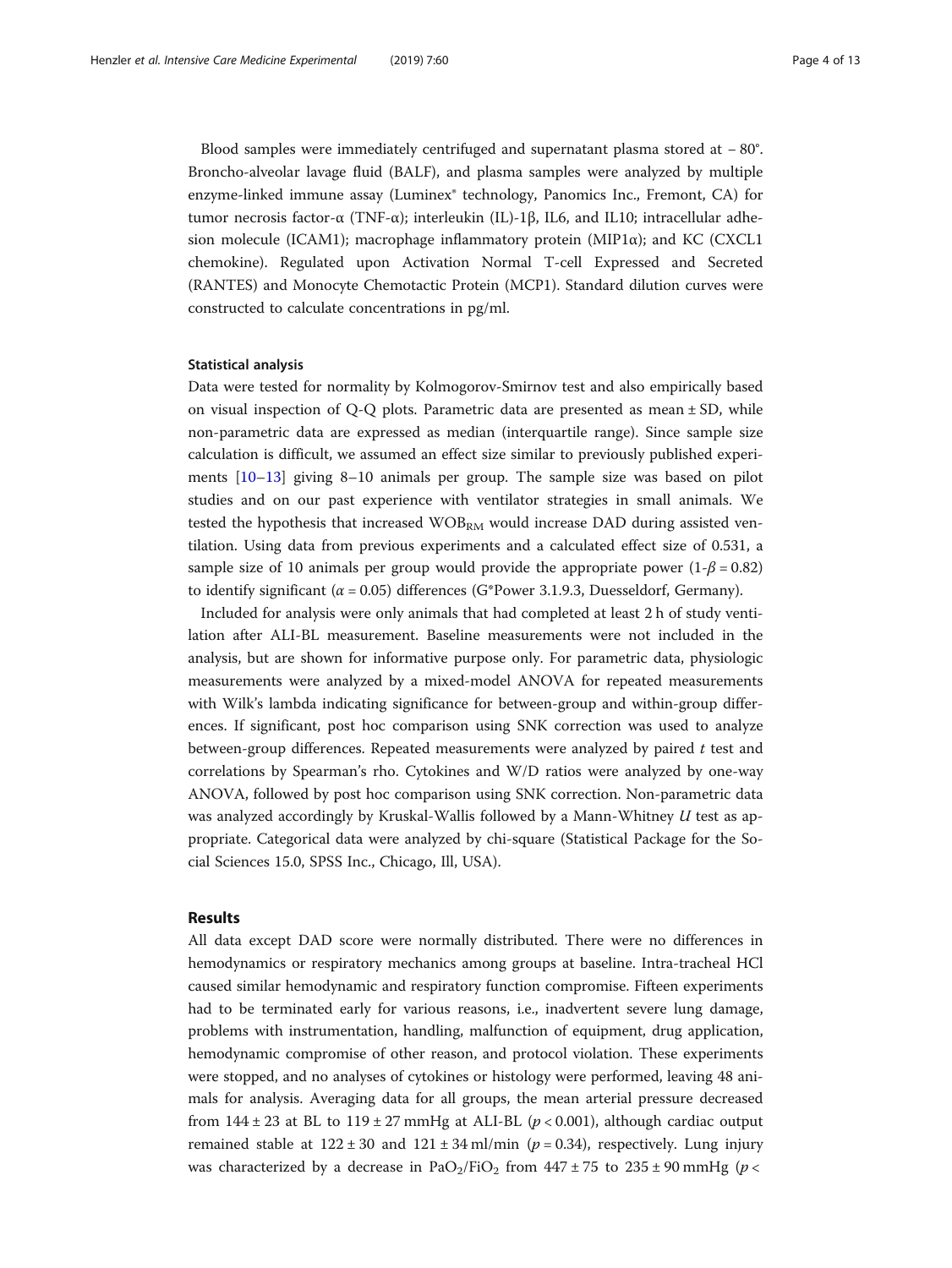0.001) and in dynamic compliance from  $0.53 \pm 0.2$  to  $0.28 \pm 0.1$  ml/cmH<sub>2</sub>O ( $p < 0.001$ ). At ALI-BL, the respiratory mechanics' data were comparable among groups (Table 1).

After randomization,  $V_T$  remained similar among groups (Table 1), but  $\Delta P_{\rm AW}$  had to be increased in PC and decreased in PS100 to maintain the target  $V_T$ . Minute ventilation remained constant despite the reduction of ventilatory support.  $P_{\text{TPi}}$  was similar among groups, independent from the level of ventilatory support (Table 1, Additional file [1:](#page-10-0) Figure S2).

The level of ventilatory support did not significantly affect hemodynamics. The mean arterial pressure, but not cardiac output, decreased similarly in all groups over time (Table [2](#page-5-0)). However, animals in PS20 exhibited more episodes of hemodynamic destabilization, leading to the lowest rate of animals achieving 240 min of ventilation (PC 44%, AC 70%, PS100 55%, PS60 60%, and PS20 30%;  $p = 0.68$ ). In prematurely deceased animals, the time between ALI-BL and death was on average  $211 \pm 35$  min, which was not significantly different among groups (Additional file [1:](#page-10-0) Table S1).

After the establishment of lung injury, oxygenation continued to deteriorate similarly in all groups from ALI-BL to ALI-End (Table [2\)](#page-5-0).  $PaCO<sub>2</sub>$  inversely correlated to reduced

|  |  | Table 1 Respiratory mechanics |  |
|--|--|-------------------------------|--|
|--|--|-------------------------------|--|

|                                              |               | $PC(n=$          | $AC(n =$         | <b>PS100</b>     | PS60 $(n = 10)$ PS20 | $(n = 10)$       | Main effect     |                  |
|----------------------------------------------|---------------|------------------|------------------|------------------|----------------------|------------------|-----------------|------------------|
|                                              |               | 9)               | 10)              | $(n = 9)$        |                      |                  | Within<br>group | Between<br>group |
| $P_{AW}$ [cmH <sub>2</sub> O]                | BL            | $15 \pm 3$       | $15 \pm 4$       | $13 \pm 2$       | $14 \pm 3$           | $13 \pm 1$       |                 |                  |
|                                              | ALI-BL        | $22 \pm 4$       | $22 \pm 4$       | $18 \pm 3$       | $20 \pm 4$           | $21 \pm 1$       |                 |                  |
|                                              | $ALI-$<br>End | $26 \pm 6#$ *    | $25 \pm 7$       | $19 + 7$         | $15 \pm 5*$          | $9 ± 3#$ *       | 0.060           | 0.000            |
| $P_{\text{Tp}}$ insp<br>[cmH <sub>2</sub> O] | BL            | $16 \pm 4$       | $15 \pm 4$       | $13 \pm 4$       | $14 + 4$             | $13 \pm 5$       |                 |                  |
|                                              | ALI-BL        | $22 \pm 5$       | $23 \pm 4$       | $20 \pm 6$       | $19 \pm 6$           | $19 \pm 4$       |                 |                  |
|                                              | $ALI-$<br>End | $25 \pm 7$       | $26 \pm 7$       | $24 \pm 9$       | $23 \pm 6$           | $23 \pm 8$       | 0.006           | 0.987            |
| $P_{TP}$ exp [cmH <sub>2</sub> O]            | BL            | $5 \pm 3$        | $4 \pm 2$        | $4 \pm 3$        | $6 \pm 2$            | $4 \pm 4$        |                 |                  |
|                                              | ALI-BL        | $4 \pm 3$        | $5 \pm 2$        | $6 \pm 5$        | $4 \pm 3$            | 3 ± 3            |                 |                  |
|                                              | ALI-<br>End   | 5±4              | $5 \pm 4$        | 6±4              | $4 \pm 2$            | $3 \pm 6$        | 0.790           | 0.337            |
| $V\tau$ [ml/kg BW]                           | BL            | $9.6 \pm 1.2$    | $8.7 \pm 0.8$    | $8.7 \pm 0.6$    | $8.8 \pm 1$          | $8.6 \pm 0.9$    |                 |                  |
|                                              | ALI-BL        | $8.4 \pm 1.6$    | $9.4 \pm 2.0$    | $8.9 \pm 2.8$    | $11 \pm 4$           | $8.6 \pm 1.9$    |                 |                  |
|                                              | $ALI-$<br>End | $9.0 \pm 1.2$    | $9.0 \pm 1.2$    | $9.1 \pm 1.0$    | $10 \pm 3$           | $8.9 \pm 1.2$    | 0.919           | 0.853            |
| $RR$ [min <sup>-1</sup> ]                    | BL            | $77 \pm 18$      | $81 \pm 15$      | $84 \pm 8$       | $87 + 7$             | $85 \pm 9$       |                 |                  |
|                                              | ALI-BL        | $75 \pm 17$      | $82 \pm 14$      | $85 \pm 11$      | $92 \pm 6$           | $84 \pm 11$      |                 |                  |
|                                              | $ALI-$<br>End | $86 \pm 16#$     | $94 \pm 17$ #    | $71 \pm 31$      | $77 \pm 17$ #        | $80 \pm 20$      | 0.213           | 0.011            |
| $V_F$ [ml/min]                               | BL            | $334 \pm$<br>115 | $328 \pm 68$     | $348 \pm 42$     | $353 \pm 56$         | $339 \pm 48$     |                 |                  |
|                                              | ALI-BL        | $323 \pm 60$     | $346 \pm 86$     | $364 \pm 82$     | $403 \pm 91$         | $352 \pm 58$     |                 |                  |
|                                              | ALI-<br>End   | $318 \pm 70$     | 411 $\pm$<br>117 | $320 \pm$<br>115 | $396 \pm 123$        | $330 \pm$<br>130 | 0.662           | 0.345            |

BL baseline measurement on pressure controlled ventilation, ALI-BL measurement on pressure-controlled ventilation after induction of lung injury, ALI-End last measurement after 2-4 h of experimental ventilation mode,  $P_{AW}$  peak airway pressure,  $P_{\text{TP}}$ i peak inspiratory transpulmonary pressure,  $V_T$  tidal volume, RR respiratory rate,  $V_F$  minute ventilation,  $*_P$  < 0.05 vs. other groups  $\text{\#p}$  < 0.05 vs. ALI-BL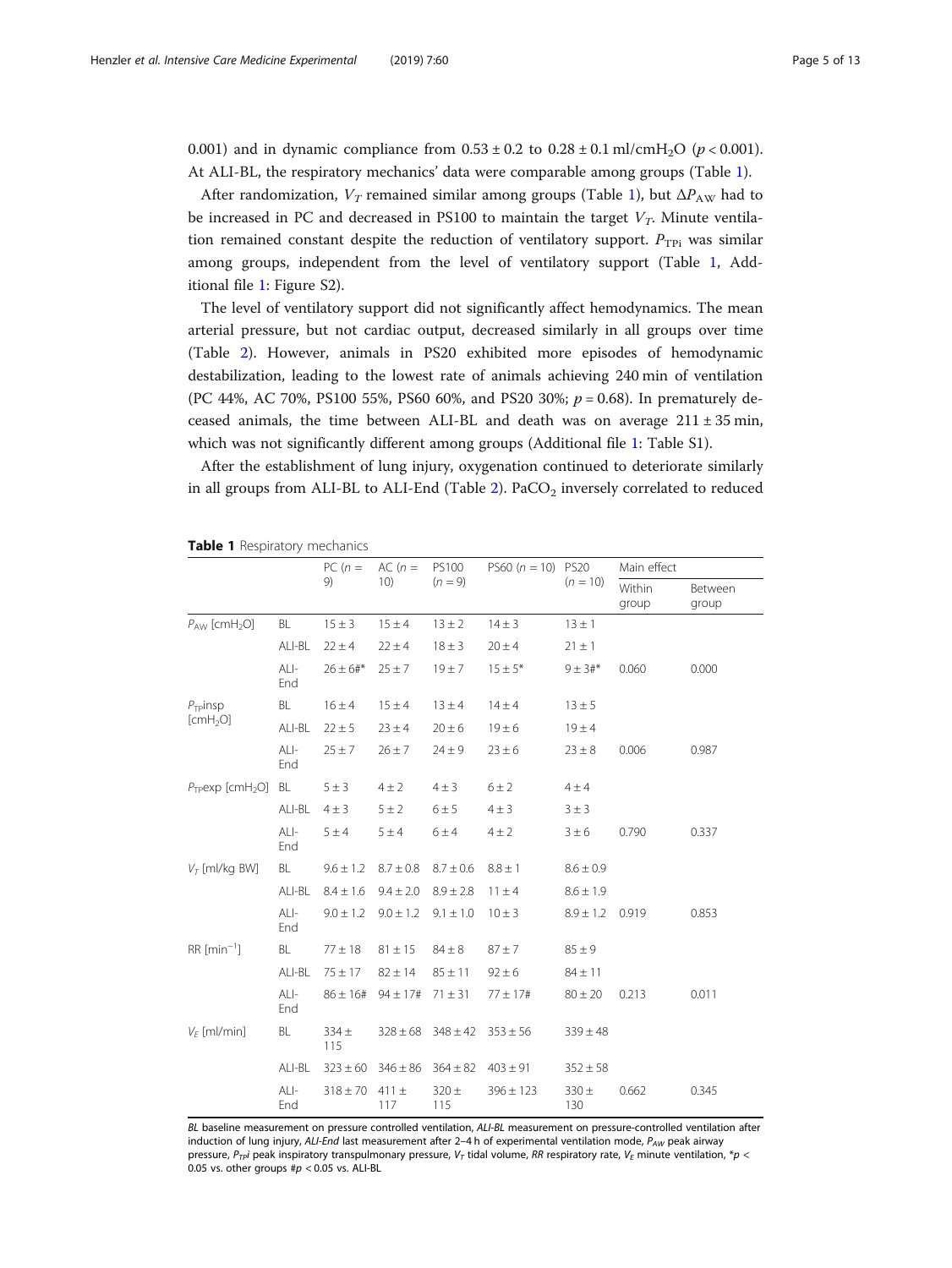<span id="page-5-0"></span>Table 2 Hemodynamics and gas exchange

|                                    |               | $PC (n = 9)$      | $AC(n=$                                                         | PS100<br>$(n = 9)$                              | PS60 $(n =$<br>10)  | $PS20 (n =$<br>10)  | Main effect     |                  |
|------------------------------------|---------------|-------------------|-----------------------------------------------------------------|-------------------------------------------------|---------------------|---------------------|-----------------|------------------|
|                                    |               |                   | 10)                                                             |                                                 |                     |                     | Within<br>group | Between<br>group |
| HR $\lceil \text{min}^{-1} \rceil$ | BL            | $420 \pm 33$      | $394 \pm 43$                                                    | $388 \pm 90$                                    | $405 \pm 32$        | $370 \pm 36$        |                 |                  |
|                                    | ALI-BL        | $377 \pm 65$      | $382 \pm 45$                                                    | $374 \pm 53$                                    | $375 \pm 65$        | $410 \pm 41$        |                 |                  |
|                                    | $ALI-$<br>End | $357 \pm 96$      | $324 \pm 67#$                                                   | $353 \pm 64$                                    | $342 \pm 39$        | $375 \pm 42$ #      | 0.005           | 0.830            |
| MAP<br>[mmHq]                      | BL            | $139 \pm 26$      | $134 \pm 32$                                                    | $152 \pm 15$                                    | $150 \pm 16$        | $147 \pm 23$        |                 |                  |
|                                    | ALI-BL        | $101 \pm 37$      | $120 \pm 24$                                                    | $124 \pm 22$                                    | $125 \pm 23$        | $124 \pm 24$        |                 |                  |
|                                    | ALI-<br>End   | $47 \pm 40$ #     | $74 \pm 44$ #                                                   | $80 \pm 16#$                                    | $78 \pm 26#$        | $72 \pm 35#$        | 0.000           | 0.943            |
| $CO$ [ml/<br>min]                  | BL            | $116 \pm 44$      | $107 \pm 27$                                                    | $128 \pm 24$                                    | $130 \pm 27$        | $124 \pm 26$        |                 |                  |
|                                    | ALI-BL        | $92 \pm 29$       | $103 \pm 17$                                                    | $147 \pm 30$                                    | $129 \pm 18$        | $146 \pm 41$        |                 |                  |
|                                    | $ALI-$<br>End | $128 \pm 47$      | $91 \pm 52$                                                     | $130 \pm 29$                                    | $132 \pm 29$        | $113 \pm 42$        | 0.575           | 0.139            |
| pHa                                | BL            |                   | $7.26 \pm 0.09$ $7.26 \pm 0.06$ $7.25 \pm 0.08$ $7.25 \pm 0.07$ |                                                 |                     | $7.28 \pm 0.05$     |                 |                  |
|                                    | ALI-BL        | $7.22 \pm 0.11$   |                                                                 | $7.23 \pm 0.07$ $7.22 \pm 0.06$ $7.24 \pm 0.07$ |                     | $7.22 \pm 0.05$     |                 |                  |
|                                    | $ALI-$<br>End | $7.07 +$<br>0.12# | $7.08 \pm$<br>0.15#                                             | $7.04 \pm$<br>0.19#                             | $7.13 \pm$<br>0.15# | $7.04 \pm$<br>0.09# | 0.000           | 0.763            |
| $PaO2$ [torr]                      | BL            | $445 \pm 78$      | $440 \pm 76$                                                    | $451 \pm 85$                                    | $448 \pm 84$        | $450 \pm 67$        |                 |                  |
|                                    | ALI-BL        | $204 \pm 119$     | $234 \pm 105$                                                   | $271 \pm 91$                                    | $243 \pm 73$        | $240 \pm 62$        |                 |                  |
|                                    | $ALI-$<br>End | $92 \pm 50#$      | 118±<br>108#                                                    | $166 \pm$<br>126#                               | $106 \pm 67#$       | $83 \pm 64#$        | 0.000           | 0.873            |
| $PaCO2$ [torr]                     | BL            | $59 \pm 19$       | $59 \pm 10$                                                     | $59 \pm 14$                                     | $59 \pm 10$         | $57 + 11$           |                 |                  |
|                                    | ALI-BL        | $60 \pm 14$       | $57 \pm 14$                                                     | $61 \pm 13$                                     | $61 \pm 14$         | $65 \pm 11$         |                 |                  |
|                                    | ALI-<br>End   | $74 \pm 27$       | $68 \pm 24$                                                     | $78 \pm 19#$                                    | $79 \pm 26#$        | $87 \pm 20$ #       | 0.000           | 0.734            |

BL baseline measurement on pressure controlled ventilation, ALI-BL measurement on pressure-controlled ventilation after induction of lung injury. Blood gas analyses performed with FiO<sub>2</sub> = 1.0. ALI-End last measurement after 2-4 h of experimental ventilation mode, HR heart rate, MAP mean arterial pressure, CO cardiac output, \*p < 0.05 vs. other groups #p < 0.05 vs. ALI-BL

ventilatory support and tended to be highest in PS20 (n.s.). The increase in PaCO<sub>2</sub> was significant only for pressure support groups.

As expected, the establishment of ALI was associated with an increase in the average WOB<sub>T</sub> from  $0.46 \pm 0.2$  J/l at BL to  $0.95 \pm 0.47$  J/l at ALI-BL ( $p < 0.001$ ). The calculated  $WOB<sub>V</sub>$  was highest in PC and decreased with ventilatory support to a minimum with PS20. The WOB<sub>RM</sub> was lowest in PC and increased with reduced ventilatory support (Fig. [1](#page-6-0), Additional file [1](#page-10-0): Table S3). The pressure-time product behaved similar to WOB<sub>RM</sub>; both parameters correlated significantly  $(r = 0.742, p < 0.001)$ . Across all groups, the higher the work performed by the ventilator  $(WOB<sub>V</sub>)$ , the lower the mean arterial pressure ( $r = -0.389$ ,  $p = 0.007$ ) (Additional file [1:](#page-10-0) Figure S3).

There were no significant differences in wet-to-dry ratios among groups (Additional file [1:](#page-10-0) Figure S3). The wet-to-dry ratio decreased with the higher pressure-time product  $(r = -0.305, p = 0.037)$ . Lung damage was mainly related to the epithelium, neutrophil infiltration, and edema, but not hemorrhage. The level of ventilatory support did not affect the total alveolar damage score (Fig. [2](#page-6-0)) or its components (Additional file [1:](#page-10-0) Table S4). The alveolar damage score correlated inversely with pressuretime product ( $r = -0.469$ ,  $p = 0.049$ ) (Additional file [1](#page-10-0): Figure S6).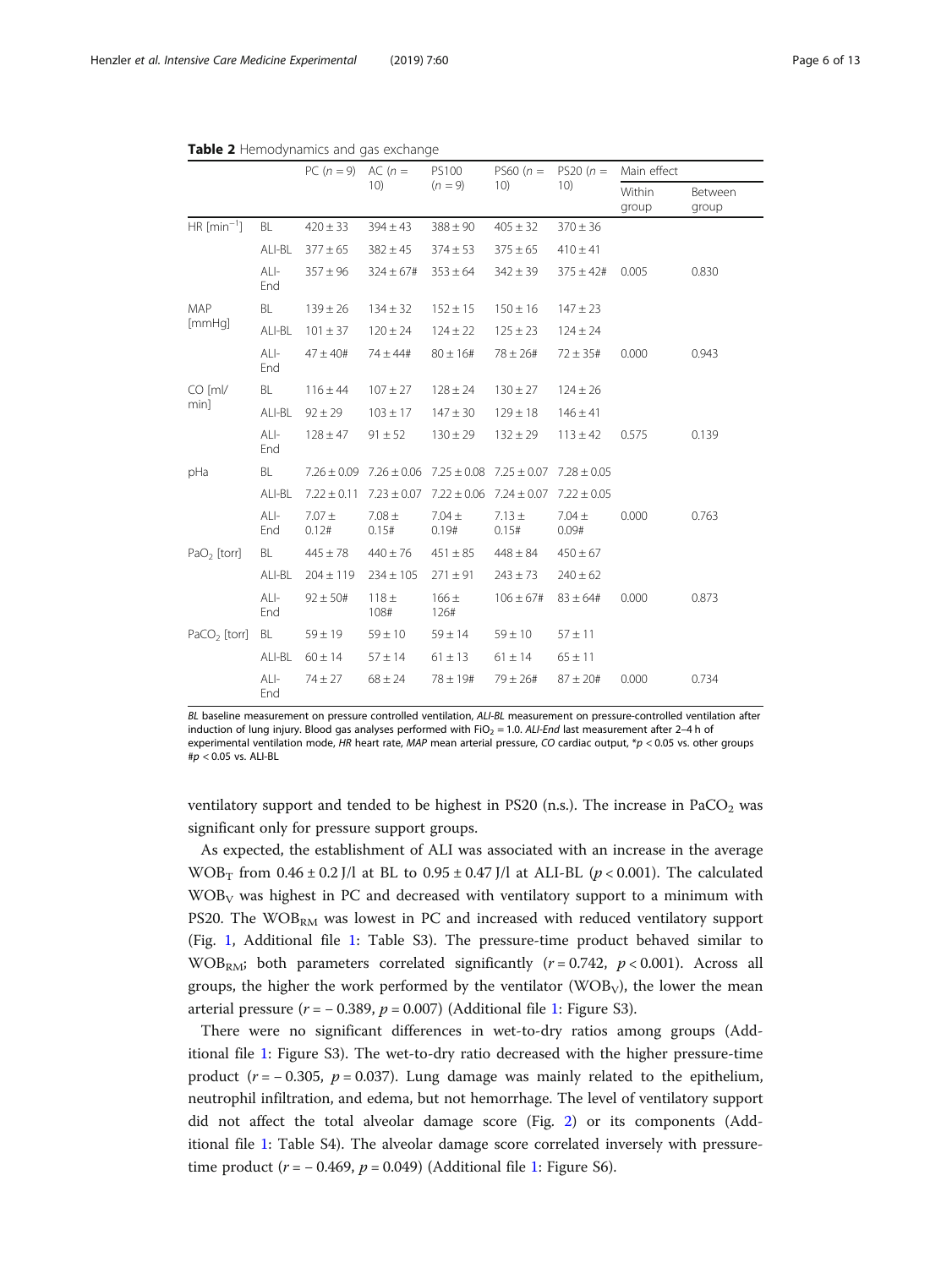<span id="page-6-0"></span>

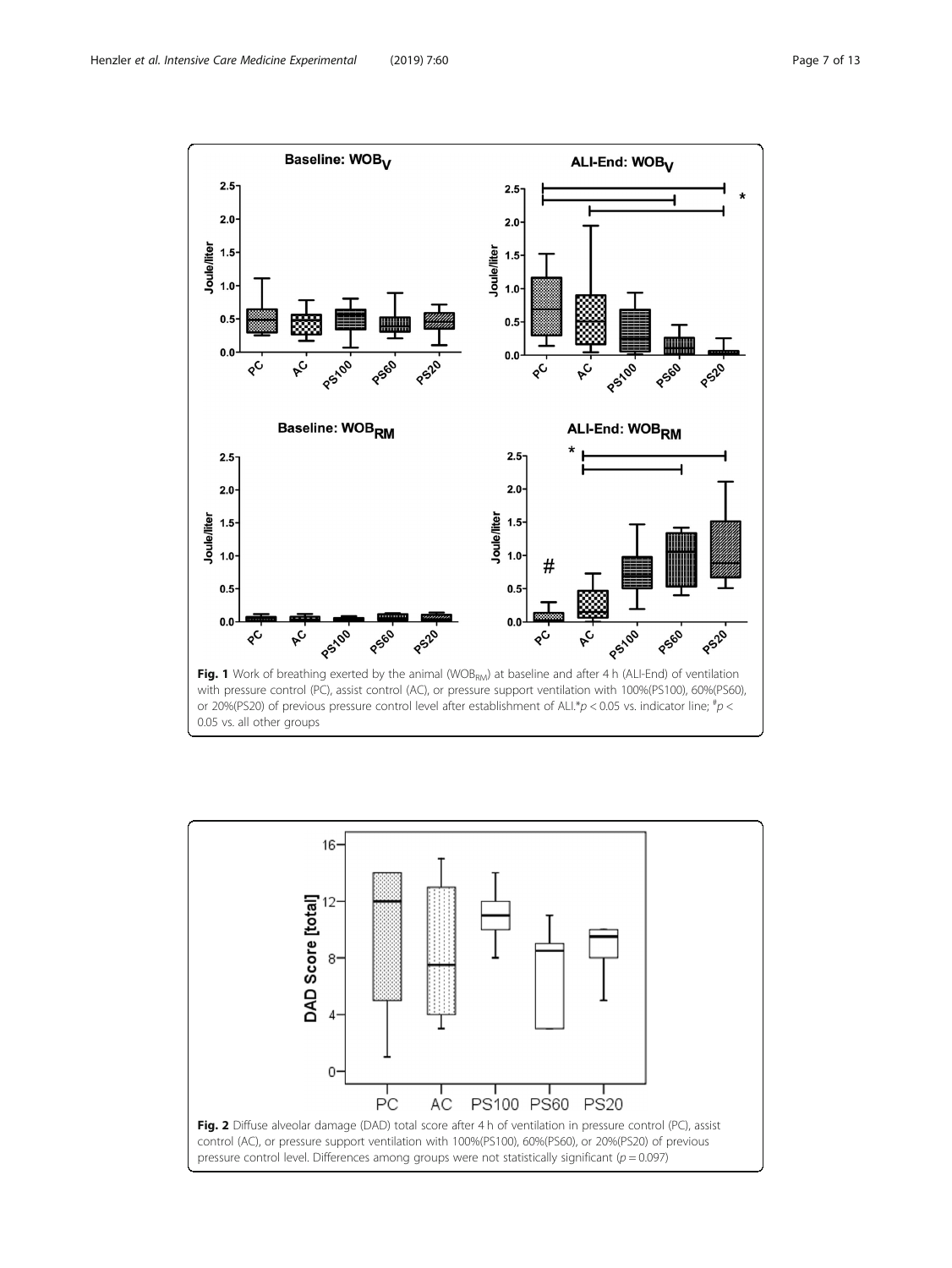The concentrations of inflammatory markers were not different between arterial and venous blood samples and did not differ among the variated levels of ventilatory support (Additional file [1:](#page-10-0) Tables S5, S6, S7). IL-6 (Fig. 3a), KC, MIP1a, and MCP1 were higher in the BAL compared to plasma; IL1β, ICAM, and TNF-α (Fig. 3b) were equal in the BAL and plasma. RANTES was higher in plasma compared to BAL in all groups and IL-10 only in PS60 and PS20 groups.

## **Discussion**

In a rodent acid aspiration model of mild to moderate acute lung injury, we found that increased respiratory effort when generated such as to produce identical peak

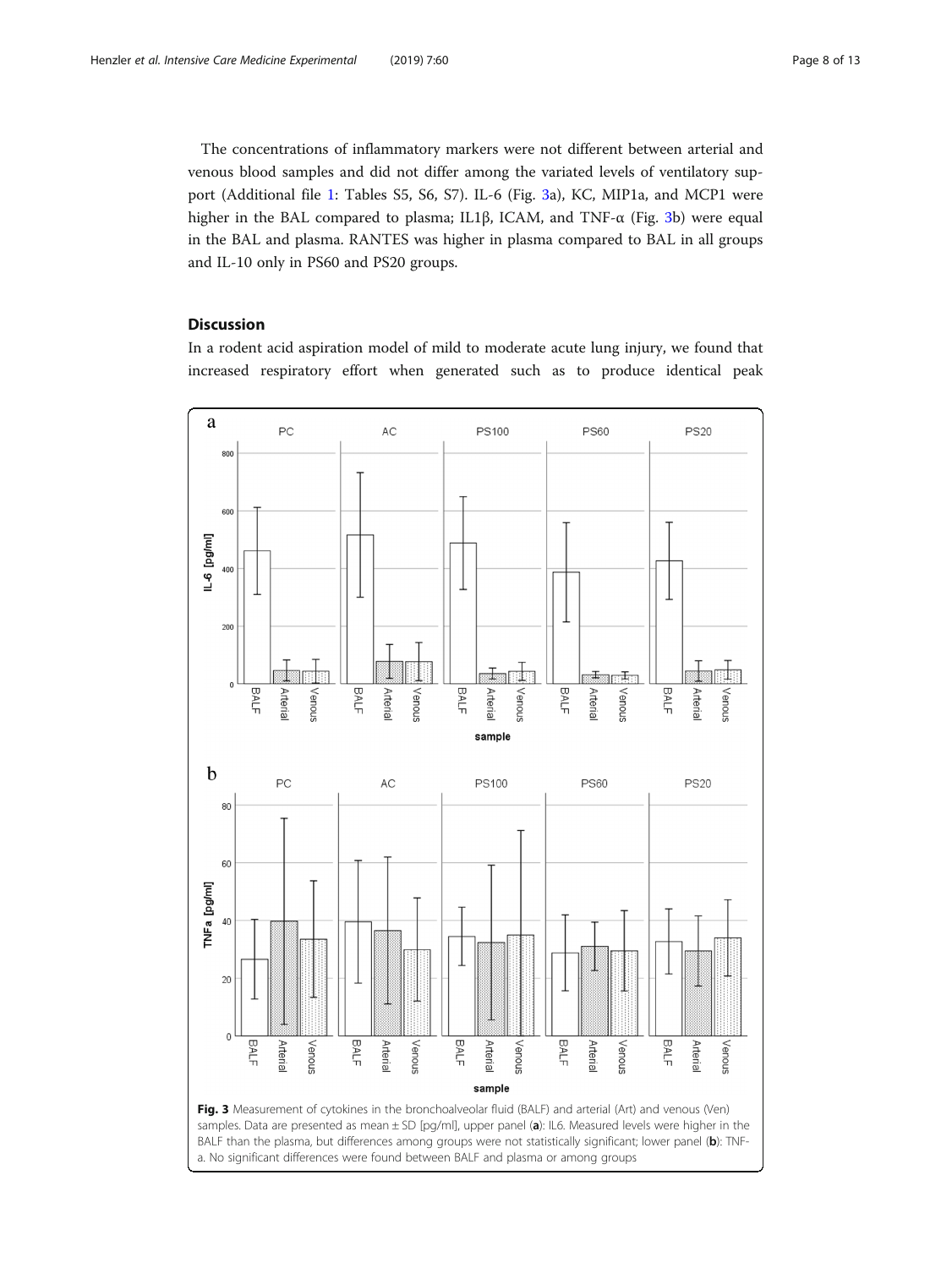inspiratory transpulmonary pressure and tidal volume had no effect on gas exchange, histologic, and biologic markers of lung injury.

We tried to control for most known factors associated with the development of VALI. The lung injury model and dosage of HCl was chosen in order to achieve severe lung damage and keep the model stable during the experiment time. Protective ventilation was maintained both during controlled and partial ventilatory support ventilation, with a PEEP sufficient to prevent major regional lung collapse in small animals [[13](#page-12-0)]. Sedation was administered continuously and equally in all groups. The duration of ventilation after induction of lung injury was at least 3 h making it reasonable to investigate the production of inflammatory proteins. Supposedly, previous studies investigating the influence of transpulmonary pressure on VALI resulted in different levels of  $P_{\text{TPI}}$ . The innovative approach of our study was to investigate the effect of different levels of inspiratory effort (while keeping  $P_{TPi}$  constant) on VALI and the production of inflammatory proteins.

Despite varying levels of partial ventilatory support, the animals maintained constant tidal volumes and minute ventilation. The reduction of pressure support caused a compensatory increase in the respiratory effort to match previous  $P_{\text{TPi}}$  and preserve tidal volume. To achieve similar  $P_{\text{Tp}_i}$ , the distribution of forces across the lungs must be different during partial ventilatory support: the alveolar pressure is lower and the pleural pressure more negative with progressive reduction in pressure support, which could impact hemodynamics. Consequently, the decrease of partial ventilatory support was associated with an increase of  $WOB_{RM}$  and pressure-time product.

Our data suggest that, during partial ventilatory support,  $P_{TPi}$  is more important than respiratory effort "per se" in generating VALI, suggesting that the major factor causing volutrauma is the degree of lung stretch [[14,](#page-12-0) [15\]](#page-12-0) .

Previous experimental studies showed a possible protective effect of hypercapnia on the development of VALI [\[16](#page-12-0)], although severe hypercapnia is associated with worse outcome in patients with ARDS if used as an indicator of the inability to sufficiently ventilate the failing lung [[17\]](#page-12-0). In our study, all animals developed hypercapnia, but the increase was significant only for those ventilated in pressure support. IL-10 was the only mediator increasing in PS60 and PS20 groups, the modes with the highest  $PaCO<sub>2</sub>$ , demonstrating a possible, anti-inflammatory effect.

VALI is characterized by structural injury (alveolar damage score) and biochemical mediators. While cytokine mRNA expression is a sensitive measure, it is not necessarily followed by biologic injury. Conversely, the detection of active protein has the advantage of a definite effect, although proof of origin, i.e., the lung, may be problematic. The fact that some, but not all inflammatory markers (IL1β, TNF-α) had concentrations similar in BALF and plasma implies differences in alveolar secretion of biomarkers. Conversely, those cytokines that were increased in BALF, but not plasma (IL6, KC, MCP1), likely originate in the lung before spilling into the blood. The absence, presence, or amount of inspiratory effort did not affect lung-derived pro-inflammatory substances under the condition of a constant  $P_{\text{TPi.}}$ 

Previous work by Yoshida et al. [[10,](#page-12-0) [12\]](#page-12-0) seems conflicting with our results. There are substantial differences in our study design that may explain some of the different findings. First, most important, we have controlled for the transpulmonary pressure which was equal in all groups rather than  $P_{TP}$  being an outcome of the ventilation strategy.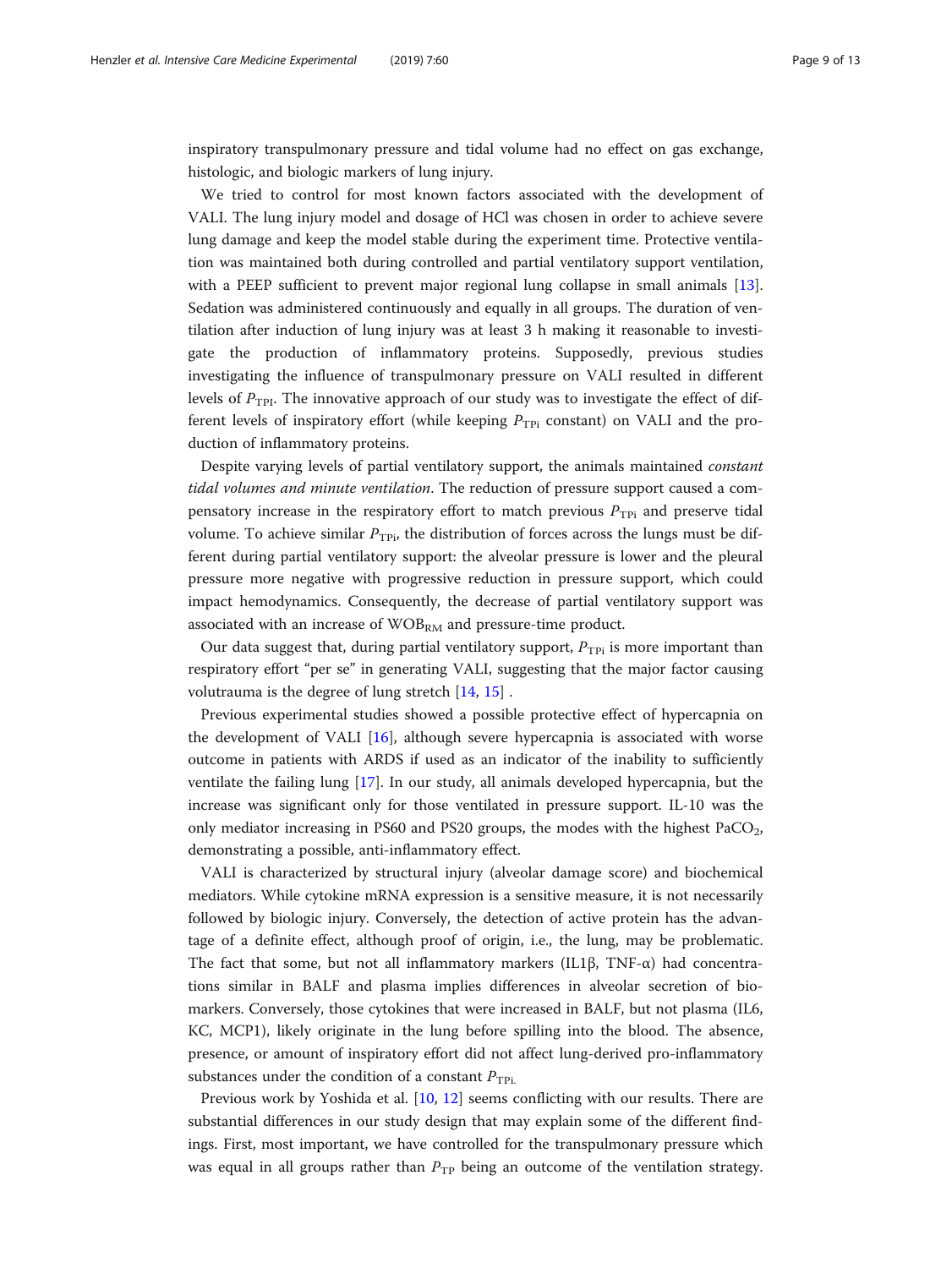The amount of alveolar damage was closely correlated with increased PTP. We have also used a more physiologic calculation of the total alveolar stretching pressure, as we calculated the pressures across the lung  $(P_{TPi})$  from real-time tracings. Yoshida et al. have used a fixed sum of  $P_{\text{PLAT}} + \Delta P_{\text{es}}$ , regardless whether it was becoming effective to the lungs. Second, we have used a more realistic ventilation strategy. Yoshida et al. have used chemical agents to increase respiratory drive and thereby added spontaneous breathing on top, increasing minute ventilation and PEEPi, a condition neither physiological nor clinically applied [[12\]](#page-12-0). In another study Yoshida et al. used assist-control ventilation; however, from the printed curves, there is evidence of severe subjectventilator dyssynchrony, another important mechanism of VALI [[10\]](#page-12-0). In our study, pressure support was used to gradually increase respiratory effort while letting the subject maintain minute ventilation and controlling  $P_{\text{TPi}}$ . Third, we used the most physiologic model of acid installation to induce lung injury [\[13](#page-12-0)]. The lavage model is prone to spontaneous improvement and very minimal influence on alveolar damage, while the extent of the actual lung injury is mainly depending on the ventilation settings. In contrast, the acid aspiration model creates characteristic inflammation and lung injury very similar to clinical situations. We did not specifically design our study to investigate the importance of spontaneous breathing on VALI. Although previous investigations suggested that strong spontaneous breathing in severe ARDS might augment lung injury [[10\]](#page-12-0), a large observational clinical study established an association of assisted ventilation with better outcome compared controlled mechanical ventilation and paralysis in patients from mild to severe ARDS [\[18](#page-12-0)].

We cannot exclude the possibility that increased effort during PS is associated with vascular injury, since DAD did not differentiate alveolar and perivascular hemorrhage. Previous studies have reported increased hemorrhage with the addition of respiratory effort, when rabbits were ventilated with tidal volumes of  $7-9$  ml/kg<sup>12</sup>. Additionally, DAD and hemorrhage were higher in AC with spontaneous breathing in severe lung injury and higher  $P_{\text{TPi}}$  [\[10](#page-12-0)]. However, in these studies, the work of breathing and pressure-time product were not measured. We found no difference in DAD and hemorrhage with increased respiratory effort.

Recent studies during volume control ventilation reported possible effects of increased mechanical power on lung injury [\[19,](#page-12-0) [20\]](#page-12-0). However, during assisted ventilation, the mechanical power to the lungs was delivered partly by the ventilator and partly by the inspiratory effort of the subject. In our study, the total mechanical power was similar at different ventilatory settings, suggesting that during assisted ventilation, it is mandatory to partition subject inspiratory effort.

Our study does have limitations that must be considered. First, we used an aspiration model in rats; this is a clinically relevant model of lung injury, but we cannot exclude the possibility that different injury models in different species may produce different results. We have used a model of lung injury, which may exhibit changes over time, but is relatively constant in these changes and the produced biological effect making it advantageous over other models [[13](#page-12-0)]. Second, we investigated only pressure support and not other partial ventilatory support modalities. Third, those animals ventilated with a lower level of support had hypercapnic acidosis (HA) suggesting a higher grade of ventilation/perfusion mismatch. We cannot rule out the possibility that HA attenuated possible higher lung injury at lower levels of pressure support. Fourth, since we did not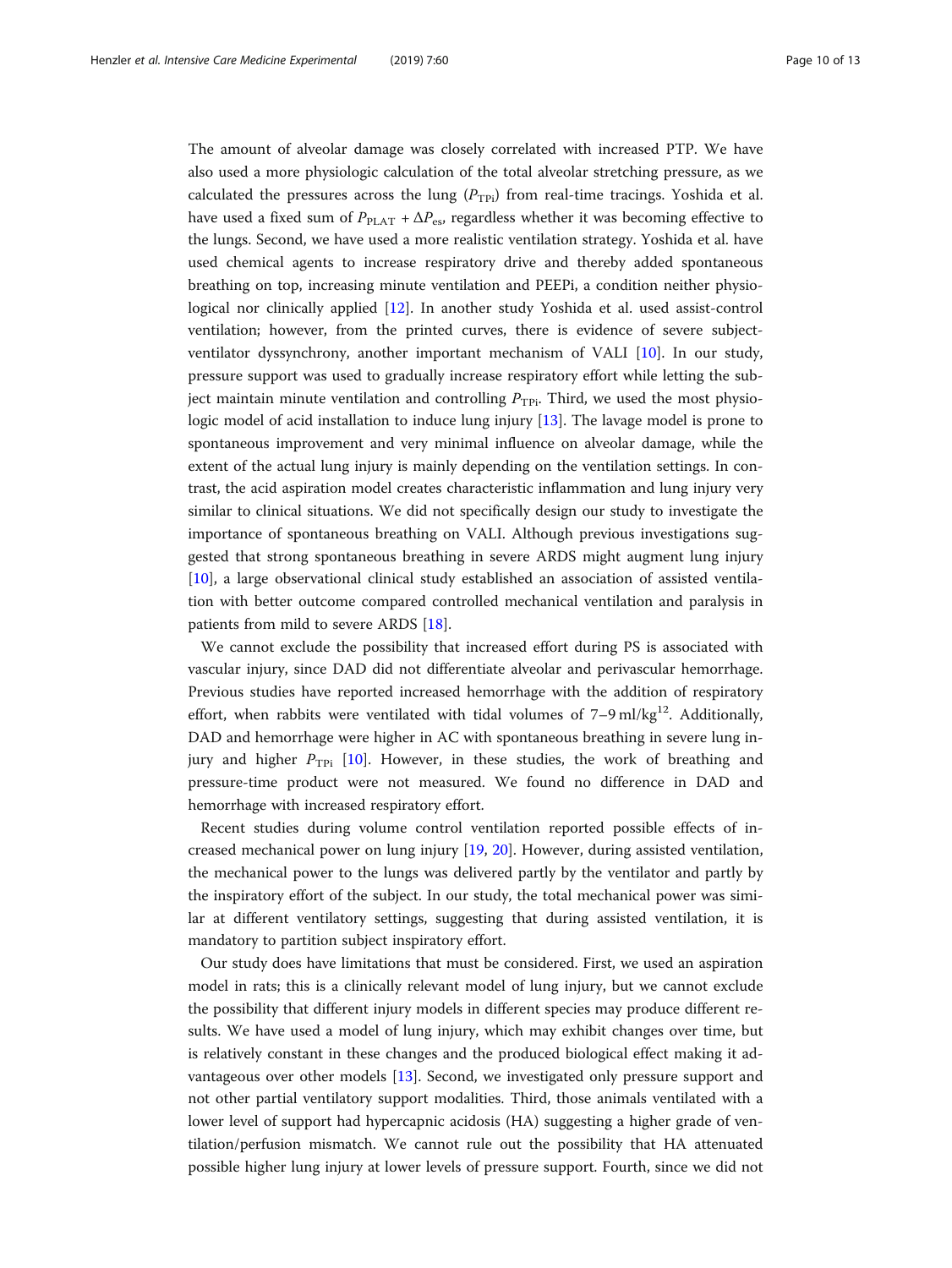<span id="page-10-0"></span>measure lung volume and recruitment, different values for strain and atelectrauma [[21](#page-12-0)] could have influenced our results. However, if pressure across the lung and tidal inflation are constant, increasing activation of the respiratory muscles is not associated with increased lung damage. Fifth, our approach was a more dynamic and physiological one, rather than analyzing the spatial distribution of gas across the lungs. Even CT scanning is not able to differentiate between the collapsed lung and edematous lung in nonaerated areas. From histology in similar experiments [[10\]](#page-12-0), it is evident that non-aerated lung was mainly due to alveolar/interstitial edema and infiltrates. The selected level of PEEP (5  $\text{cmH}_2\text{O}$ ) in small animals physiologically exerts equal effects to the lungs as higher levels in larger animals (i.e., likely equaling PEEP 10 cmH<sub>2</sub>O in rabbits and PEEP 15 cmH2O in dogs) or humans and thus appears appropriate to assure sufficient aeration. Further, the influence of edematous lung on Va/Q mismatch and atelectasis formation in the dependent lung is much less in rodents with lungs weighing a few grams only as compared to larger animals or humans. Sixth, we did not monitor neuromuscular blockage but assessed the absence or presence of spontaneous breathing by the esophageal tracings, a method that has been used by other investigators as well [[10](#page-12-0), [12](#page-12-0)]. Seventh, not all animals completed the planned 240 min of the experiment. Most experimental data in small animals come from shorter experiments, commonly being  $\leq$ 2 h of mechanical ventilation [[22,](#page-12-0) [23\]](#page-12-0). Considering the kinetics of cytokine development after injury, the measured plasma levels depend on the experimental setup. The lower rate of finishing animals in PC and PS20 might have been underestimated by a type II error. Although not powered to detect a difference in mortality among groups, our data suggest that the type of ventilation mode independently from the inspiratory effort might have an effect on survival.

#### Conclusions

This study provides experimental evidence that in a clinically relevant animal model of acute lung injury, the degree of VALI is not correlated with increased respiratory effort per se, when tidal volume and end-inspiratory transpulmonary pressures are relatively constant across differing respiratory efforts. Our results suggest that in setting the ventilator during partial ventilatory support,  $P_{\text{TPi}}$  is more important than inspiratory effort to minimize VALI. In application to patient care, it has to be considered that these results were obtained with lung-protective settings and might not be true for different ventilator conditions. As a clinical consequence, monitoring of esophageal pressure may be useful to optimize ventilatory setting [\[24](#page-12-0)].

#### Supplementary information

Supplementary information accompanies this paper at <https://doi.org/10.1186/s40635-019-0272-z>.

Additional file 1: Supplemental digital content

#### Abbreviations

ALI: Acute lung injury; ARDS: Acute respiratory distress syndrome; BALF: Bronco-alveolar lavage fluid; C<sub>DYN</sub>: Dynamic compliance respiratory system; ICAM: Intracellular adhesion molecule; IL1β, -6, -10: Interleukin; IP: Intraperitoneal; IV: Intravenous; KC: CXCL1 chemokine; MCP1: Monocyte chemotactic protein; MIP1α: Macrophage inflammatory protein; P<sub>AW</sub>: Airway pressure; PC: Pressure control; P<sub>ES</sub>: Esophageal pressure; PS: Pressure support; PTP: Pressure time product;  $P_{\text{TPi}}$ : Maximum inspiratory transpulmonary pressure; RANTES: Regulated upon activation normal T cell expressed and secreted; RR: Respiratory rate; TNF-α: Tumor necrosis factor α; V<sub>E</sub>: Minute ventilation; V<sub>T</sub>: Tidal volume; WOB<sub>RM</sub>: Work of breathing performed by respiratory muscles; WOB<sub>T</sub>: Total work of breathing; WOB<sub>V</sub>: Work of breathing performed by the ventilator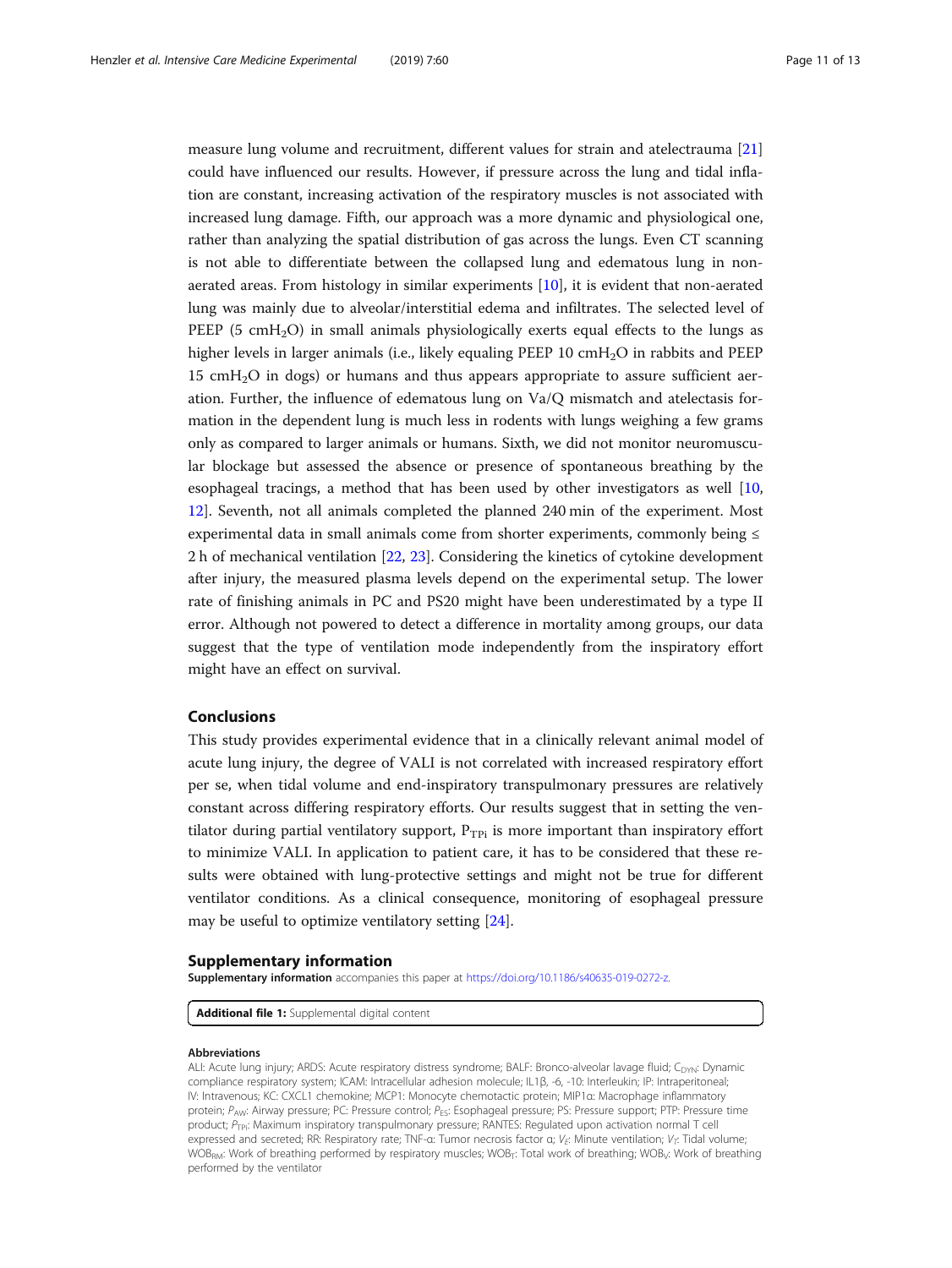#### <span id="page-11-0"></span>Acknowledgements

We thank Nancy McGrath and Raymond Chankalal for their invaluable help in the lab and for preparing the histology slides. We thank Sara Whynot, MLT, and Juan Zou, MD PhD, for their support and help in conducting the experiments. We thank Julie Kang at St. Michael's Hospital, Toronto, for her help in the cytokine analyses. We owe special thanks to Lorenzo Ball MD, Genoa, for statistical review of the manuscript.

#### Authors' contributions

DH conceived the study, participated in the experiments, the analysis of data, and writing of the manuscript. AS helped analyze the data. ZX performed the histological scoring. NI participated in the experiments and interpretation of the data. HZ participated in the cytokine analysis. ASS helped in the design of the study, interpretation of the data, and writing of the manuscript. PP participated in conceiving the study, interpretation of data, and writing of the manuscript.

#### Authors' information

The work was performed at Dalhousie University, Halifax NS, Canada, Departments of Anesthesiology, Critical Care and Physiology & Biophysics, 1276 South Park St, 10 West Victoria, Halifax NS, B3H 2Y9, Canada.

#### Funding

This study was supported by Dalhousie University, Clinical Research Scholar, and the Lung Association of Nova Scotia, Halifax, Canada.

#### Availability of data and materials

The datasets used and/or analyzed during the current study are available from the corresponding author on reasonable request.

#### Ethics approval and consent to participate

The Dalhousie University Committee on Laboratory Animals approved the protocol (UCLA 08-132), and the care and handling of the animals were in accordance with the National Institutes of Health Guidelines for ethical animal treatment.

#### Consent for publication

Not applicable.

#### Competing interests

The authors declare that they have no competing interests.

#### Author details

<sup>1</sup>Department of Anesthesiology, Dalhousie University, Halifax, Nova Scotia, Canada. <sup>2</sup>Department of Physiology and Biophysics, University of Toronto, Toronto, ON, Canada. <sup>3</sup>Anesthesia and Surgical Intensive Care, Ruhr-University Bochum, Bochum, Germany. <sup>4</sup>Department of Anesthesia, Surgical Intensive Care, Emergency and Pain Medicine, Ruhr-University Bochum, Klinikum Herford, Schwarzenmoorstr. 70, 32049 Herford, Germany. <sup>5</sup>Department of Pathology, Dalhousie University , Halifax, NS, Canada. <sup>6</sup>Department of Anesthesia, University of Toronto, Toronto, ON, Canada.<br><sup>7</sup>Interdepartmental Division of Critical Care Medicine, University of Toronto, Toronto, Canada. <sup>8</sup>Keepa Interdepartmental Division of Critical Care Medicine, University of Toronto, Toronto, Canada. <sup>8</sup>Keenan Research Center at the Li Ka Shing Knowledge Institute of St. Michael's Hospital, Toronto, ON, Canada. <sup>9</sup>Department of Surgical Sciences and Integrated Diagnostics, San Martino Policlinico Hospital - IRCCS for Oncology, University of Genoa, Genoa, Italy.

#### Received: 30 May 2019 Accepted: 1 October 2019 Published online: 05 November 2019

#### References

- 1. Putensen C, Theuerkauf N, Zinserling J, Wrigge H, Pelosi P (2009) Meta-analysis: ventilation strategies and outcomes of the acute respiratory distress syndrome and acute lung injury. Ann Intern Med 151:566–576
- 2. Amato MB, Meade MO, Slutsky AS, Brochard L, Costa EL, Schoenfeld DA, Stewart TE, Briel M, Talmor D, Mercat A, Richard JC, Carvalho CR, Brower RG (2015) Driving pressure and survival in the acute respiratory distress syndrome. N Engl J Med 372:747–755
- 3. Briel M, Meade M, Mercat A, Brower RG, Talmor D, Walter SD, Slutsky AS, Pullenayegum E, Zhou Q, Cook D, Brochard L, Richard JC, Lamontagne F, Bhatnagar N, Stewart TE, Guyatt G (2010) Higher vs lower positive end-expiratory pressure in patients with acute lung injury and acute respiratory distress syndrome: systematic review and meta-analysis. JAMA 303: 865–873
- 4. Papazian L, Forel JM, Gacouin A, Penot-Ragon C, Perrin G, Loundou A, Jaber S, Arnal JM, Perez D, Seghboyan JM, Constantin JM, Courant P, Lefrant JY, Guerin C, Prat G, Morange S, Roch A (2010) Neuromuscular blockers in early acute respiratory distress syndrome. N Engl J Med 363:1107–1116
- 5. Levine S, Nguyen T, Taylor N, Friscia ME, Budak MT, Rothenberg P, Zhu J, Sachdeva R, Sonnad S, Kaiser LR, Rubinstein NA, Powers SK, Shrager JB (2008) Rapid disuse atrophy of diaphragm fibers in mechanically ventilated humans. N.Engl.J Med 358:1327–1335
- 6. Gonzalez M, Arroliga AC, Frutos-Vivar F, Raymondos K, Esteban A, Putensen C, Apezteguia C, Hurtado J, Desmery P, Tomicic V, Elizalde J, Abroug F, Arabi Y, Moreno R, Anzueto A, Ferguson ND (2010) Airway pressure release ventilation versus assist-control ventilation: a comparative propensity score and international cohort study. Intensive Care Med 36: 817–827
- 7. Esteban A, Frutos-Vivar F, Muriel A, Ferguson ND, Penuelas O, Abraira V, Raymondos K, Rios F, Nin N, Apezteguia C, Violi DA, Thille AW, Brochard L, Gonzalez M, Villagomez AJ, Hurtado J, Davies AR, Du B, Maggiore SM, Pelosi P, Soto L,